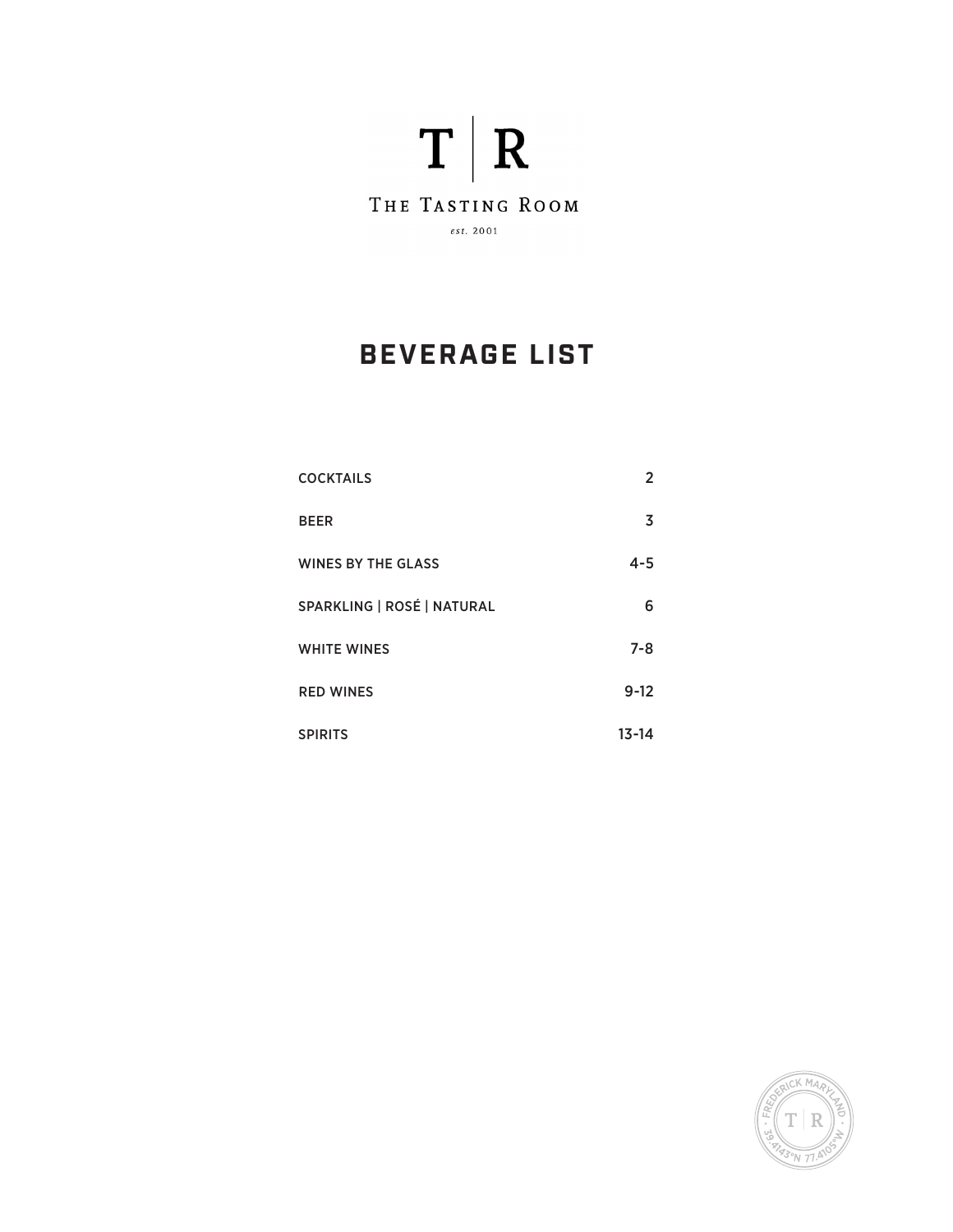#### **COCKTAILS**

| <b>LOCAL</b>                                                                                      |    |
|---------------------------------------------------------------------------------------------------|----|
| *FREDERICK FIZZ   mcclintock "forager" gin   sloe gin   lemon bay leaf soda   egg white           | 14 |
|                                                                                                   |    |
| <b>SEASONAL</b>                                                                                   |    |
| NAKED ON A PLANE   mezcal   aperol   amaro   lime   strawberry   cilantro                         | 15 |
| PRESS PLAY   rum   chartreuse   lime   maraschino   meyer lemon   green tea                       | 14 |
| <b>NORDIC NEGRONI</b>   aquavit   fennel liqueur   saler's gentian                                | 15 |
| PIRATES OF PANDAN   tequila   rum   yuzu   pandan syrup                                           | 13 |
| THAT'S BANANAS   reposado tequila   batavia arrack   lime   banana liqueur   cinnamon             | 13 |
| SLING BACK   gin   drambuie   plum   mango   pineapple   passionfruit   grenadine   angostura     | 14 |
| <b>FLAQUITA</b>   mezcal   chipotle roasted pineapple   ancho reyes   lime   banana               | 14 |
| PIMM'S SLAP   pimm's no. 1   plum   amaro   lemon   mint  cucumber   strawberry                   | 15 |
| DR FEEL GOOD   jamaican & pineapple rum   mango   coconut I lime   mint   bitters                 | 14 |
| SKYLARK   japanese whiskey   cognac   orgeat   yuzu   bitters                                     | 16 |
| SPRING SANGRIA   white wine   brandy   strawberries   rhubarb   elderflower   meyer lemon   honey | 12 |

### **TR CLASSICS**

| BLUEBERRY LEMONADE   vodka   blueberries   lemon   lavender                                     | 15 |
|-------------------------------------------------------------------------------------------------|----|
| GREEN WITH ENVY   gin   cucumber   lime   elderflower   mint                                    | 14 |
| BLOOD ORANGE MARTINI   vodka   blood orange   aperol                                            | 12 |
| <b>COMING UP ROSES</b>   gin   grapefruit   lillet blanc   rose   honey   allspice dram         | 13 |
| BARREL-AGED MANHATTAN   maker's mark "cask strength"   alessio vermouth chinato   bitters blend | 15 |
| FEELING FUZZY   bourbon   rye   peach   lemon   cardamaro   spice syrup                         | 14 |
| CARDINAL SIN   prosecco   cognac   benedictine   pomegranate   lemon   angostura                | 12 |
| BLACK MARTINI   vodka   kahlua   espresso   cream                                               | 12 |
|                                                                                                 |    |

#### **NON-ALCOHOLIC**

| BLACKBERRY MULE   blackberry I lemon I lime   ginger beer   thyme |   |
|-------------------------------------------------------------------|---|
| COCO MANGO   coconut I mango   pineapple   lime   soda            |   |
| TROPICAL LEMONADE   passion fruit   orgeat   lemonade             | 8 |

\*CONSUMING RAW EGGS MAY INCREASE YOUR RISK OF FOODBORNE ILLNESS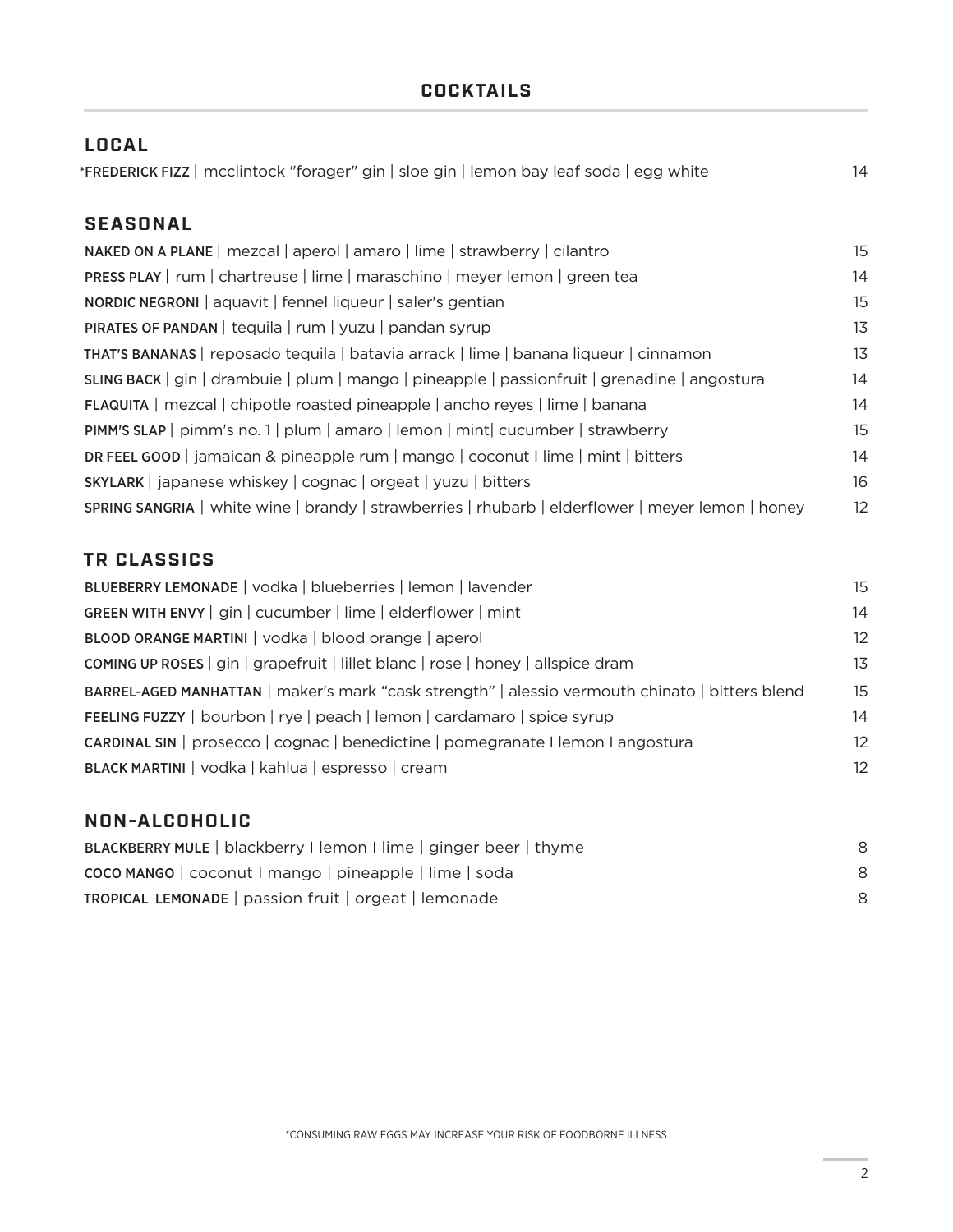#### **DRAFT [13 OZ]**

| KÖLSCH   cushwa   "kölschman"   williamsport   md   5%                                         | 8  |
|------------------------------------------------------------------------------------------------|----|
| BERLINER WEISSE   cushwa   "the people's champagne"   williamsport   md   3%                   | 8  |
| PALE ALE   astrolab   "interislander"   silver spring   md   5% [nelson   riwaka   nz cascade] | 8  |
| HAZY IPA   peabody heights   "5 acres"   baltimore   md   7% [citra   mosaic   amarillo]       | 9  |
| WEST COAST DOUBLE IPA   triple crossing   "ground cover"   va   8% [simcoe   amarillo]         | 13 |
| DOUBLE HAZY IPA   fat orange cat   "all the kool kats on the back of the bus"   ct   8%        | 14 |
| [simcoe   citra   mosaic]                                                                      |    |

### **CRAFT CANS & BOTTLES**

| PILSNER   rothaus   germany   $5\%$   12oz                           | 7  |
|----------------------------------------------------------------------|----|
| SESSION IPA   singlecut   "18-watt"   new york   5%   16oz           | 9  |
| IPA   three floyds   "lazersnake"   indiana   7%   12oz              | 6  |
| $SASON$ dupont   belgium   6%   11oz                                 | 9  |
| BROWN ALE   cigar city   "maduro"   florida   6%   12oz              | 6  |
| BELGIAN QUADRUPEL   st bernardus   "abt 12"   belgium   10%   11.2oz | 11 |
| DESSERT STOUT   rar   "10 layers"   cambridge   md   7%   16oz       | 9  |

#### **OLD SCHOOL**

miller lite | 5 amstel light | 6 corona | 6 heineken | 6

### **NON-ALCOHOLIC**

lagunitas | "ipna" | 6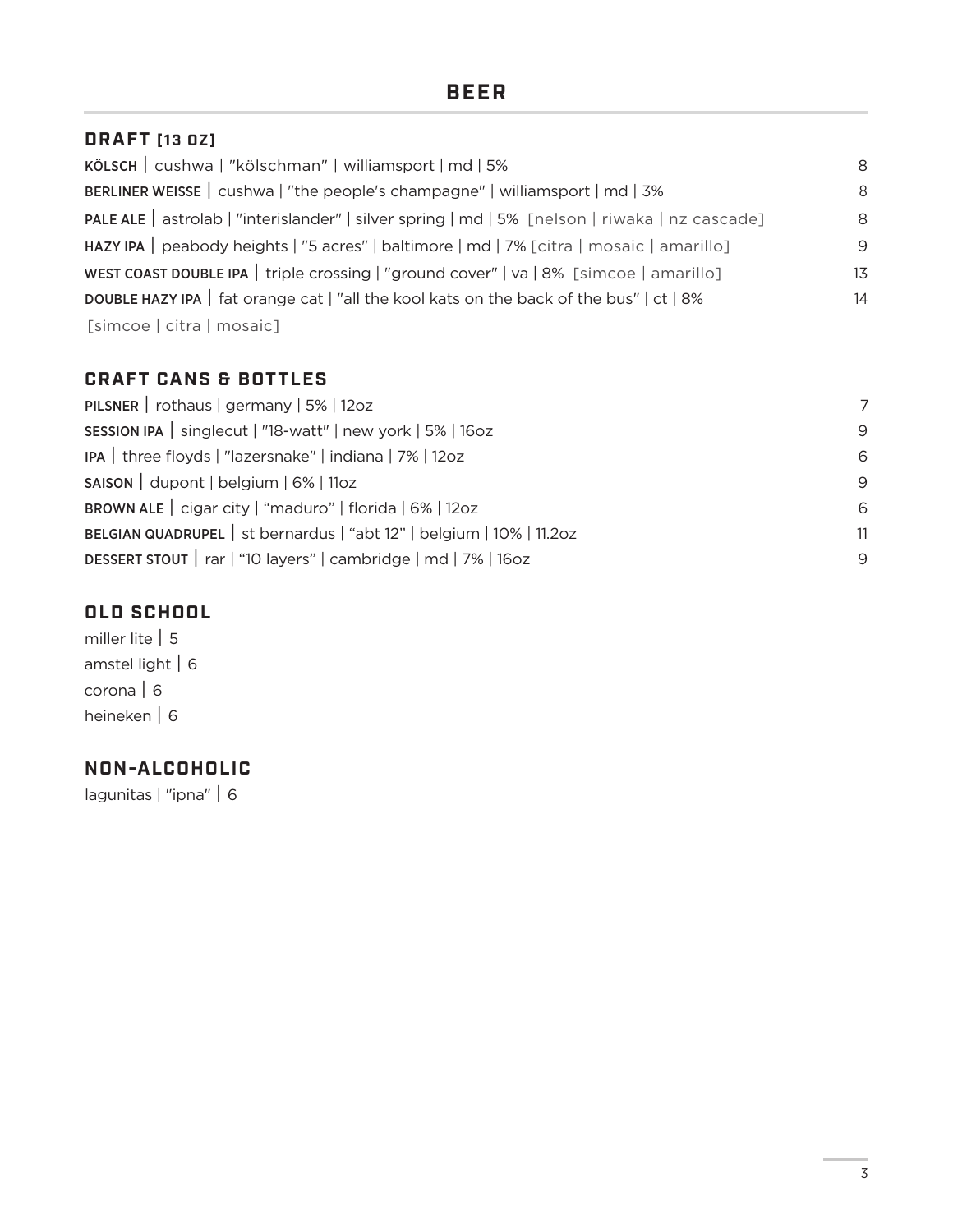#### **WINES BY THE GLASS [6 OZ] GLS** | **BTL**

#### **SPARKLING**

| CHAMPAGNE   collet I "brut art deco"   france   nv [chardonnay   pinot noir]<br>powerful   orchard fruit & roasted hazelnuts  | 30   96      |
|-------------------------------------------------------------------------------------------------------------------------------|--------------|
| CRÉMANT DE BOURGOGNE ROSÉ   simonnet-febvre   france   nv [pinot noir]<br>fruity raspberry & strawberry                       | 14   42      |
| <b>BRUT</b>   scharffenberger   mendocino   california   nv [chardonnay   pinot noir]<br>fresh   green apple & marcona almond | 13   38      |
| <b>SPARKLING FLIGHT   29</b>                                                                                                  |              |
| <b>CLASSIC WHITES</b>                                                                                                         |              |
| CHARDONNAY   sandhi   central coast   california   2020<br>balanced   pear & honeysuckle                                      | 16   48      |
| SAUVIGNON BLANC   château guiraud   bordeaux   france   2020<br>round   apple & orange                                        | 14   42      |
| PINOT GRIGIO   zemmer   alto adige   italy   2020<br>fresh   orchard fruit & spring flowers                                   | $12 \mid 36$ |
| <b>CLASSIC FLIGHT   21</b>                                                                                                    |              |

### **ADVENTUROUS WHITES**

| VERDICCHIO DI MATELICA   monacesca   marche   italy   2020<br>savory   green apple & ginger | $14 \mid 42$ |
|---------------------------------------------------------------------------------------------|--------------|
| JACQUÈRE   quenard   savoie   france   2021<br>mineral   apricot & flowers                  | $14 \mid 42$ |
| TREBBIANO   roveglia   "limne"   lugana   italy   2020<br>floral   grapefruit & lime        | 14   42      |

#### **ADVENTUROUS FLIGHT | 21**

## **ROSÉ**

| CORBIÈRES   domaine de fonsainte l "gris de gris"   languedoc   france   2020 [grenache] | $14 \mid 42$ |
|------------------------------------------------------------------------------------------|--------------|
| fruity   strawberry & pineapple                                                          |              |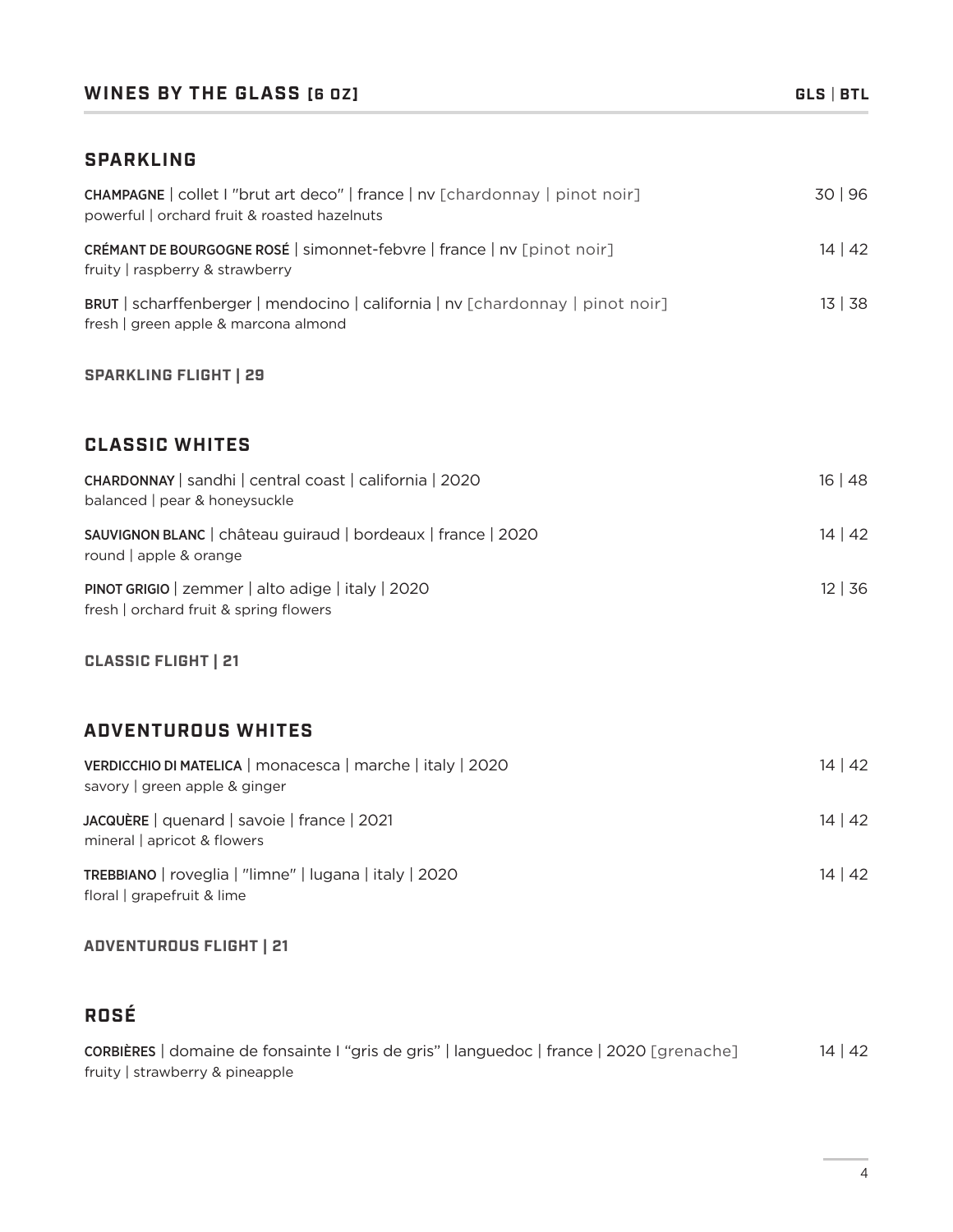#### **RESERVE RED**

| CABERNET SAUVIGNON   austin hope   paso robles   california   2020<br>rich   blackberry & chocolate                                | 22 66   |
|------------------------------------------------------------------------------------------------------------------------------------|---------|
| <b>CLASSIC REDS</b>                                                                                                                |         |
| PINOT NOIR   adelsheim   "breaking ground"   chehalem mountains   oregon   2015<br>light   red cherry & savory herbs               | 20 60   |
| CABERNET SAUVIGNON   vasse felix   "filius"   margaret river   australia   2019<br>herbaceous   mulberry & shiitake mushroom       | 16   48 |
| MALBEC   maipe   "reserve"   gualtallary   mendoza   argentina   2020<br>smooth   plum & blackberry                                | 11   32 |
| <b>CLASSIC FLIGHT   24</b>                                                                                                         |         |
| <b>ADVENTUROUS REDS</b>                                                                                                            |         |
| CHIANTI CLASSICO   geggiano   tuscany litaly   2016 [sangiovese]<br>complex   black cherry & leather                               | 14   42 |
| GRENACHE/SYRAH   vieux télégraphe   "le pigeoulet"   vaucluse   rhône valley   france   2019<br>smoky   blackberry & charred herbs | 14   42 |
| MENCIA   raúl pérez   "ultreia saint jacques"   bierzo   spain   2018                                                              | 13   40 |

**ADVENTUROUS FLIGHT | 21**

savory | black fruit & coffee

#### **FORTIFIED & DESSERT [3 OZ]**

| <b>OLOROSO SHERRY</b>   alvear   "asunción"   montilla-moriles   spain   nv | 18 |
|-----------------------------------------------------------------------------|----|
| MADEIRA   henriques & henriques   "5 year - special dry"   portugal         | 9  |
| SAUTERNES   château guiraud   "petit guiraud"   bordeaux   france   2017    | 13 |
| TAWNY PORT   quinta do infantado   "10 year"   portugal                     | 14 |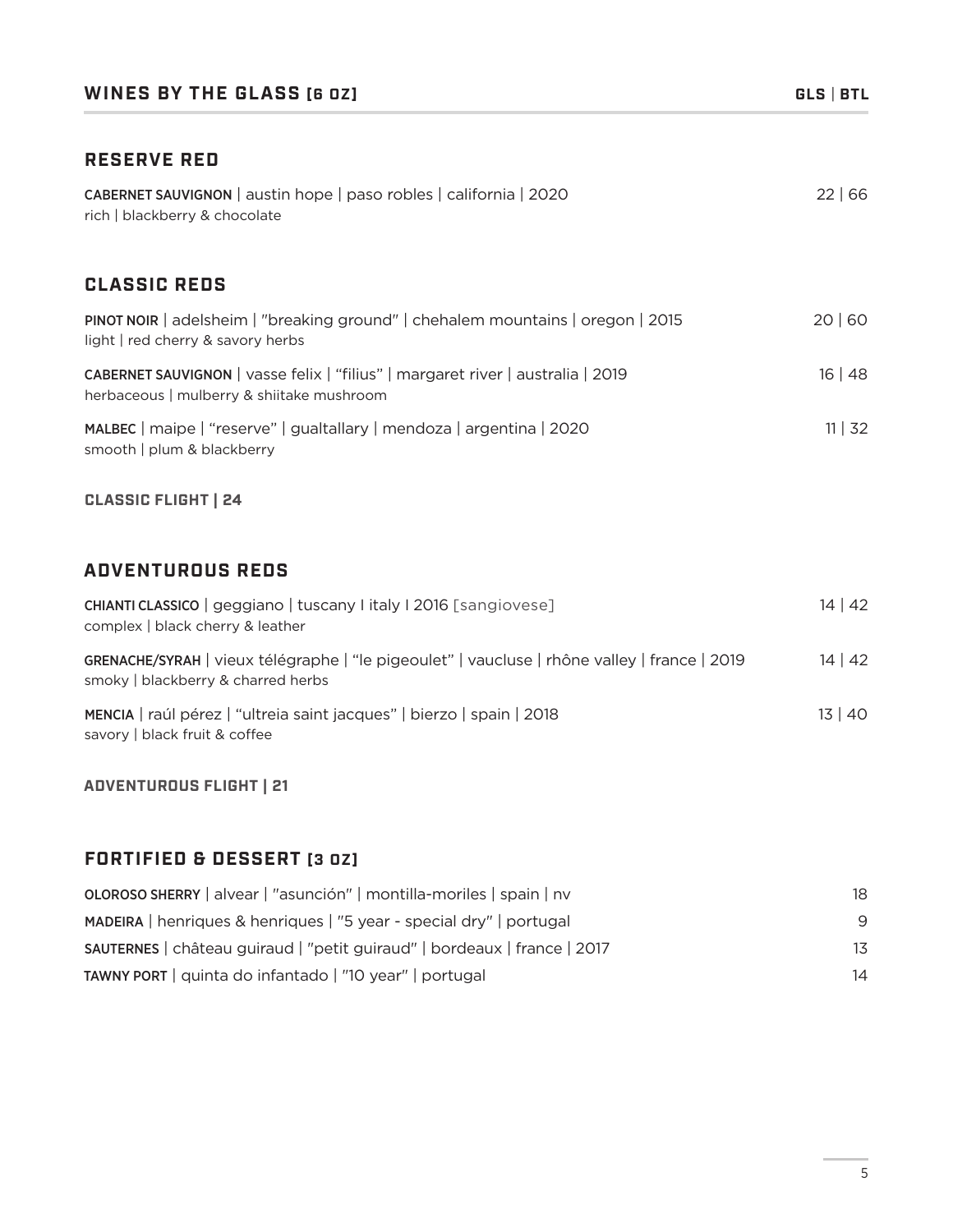#### **SPARKLING**

|     | 004 CHAMPAGNE   krug   france   2004 [chardonnay   pinot noir]                               | 773 |
|-----|----------------------------------------------------------------------------------------------|-----|
| 001 | ROSÉ CHAMPAGNE   pierre paillard   "bouzy grand cru"   france   nv [chardonnay   pinot noir] | 140 |
|     | BTG CHAMPAGNE 1ER CRU   collet I "brut art deco"   france   nv [chardonnay   pinot noir]     | 96  |
|     | 002 PROSECCO SUPERIORE   bisol   "crede"   valdobbiadene   veneto   italy   nv [glera]       | 45  |
|     | BTG CRÉMANT DE BOURGOGNE ROSÉ   simonnet-febvre   france   nv [pinot noir]                   | 42  |
|     | BTG BRUT   scharffenberger   mendocino   california   nv [chardonnay   pinot noir]           | 38  |

### **HALF BOTTLE**

|  | 003 MOSCATO D'ASTI   elio perrone   "sourgal"   piedmont   italy   2021 |  |
|--|-------------------------------------------------------------------------|--|
|  |                                                                         |  |

## **ROSÉ**

| 012 BANDOL domaine tempier   provence   france   2020 [mourvedre   grenache]                        | 99. |
|-----------------------------------------------------------------------------------------------------|-----|
| 010 <b>CARIGNAN</b>   lioco   mendocino county   california   2021                                  | 57  |
| 011 <b>ETNA</b>   terre nere   sicily   italy   2020 [nerello mascalese]                            | 48  |
| BTG <b>CORBIÈRES</b>   domaine de fonsainte I "gris de gris"   languedoc   france   2020 [grenache] | 42  |

### **NATURAL**

|            | <b>WHITE</b>                                                                         |     |  |  |
|------------|--------------------------------------------------------------------------------------|-----|--|--|
|            | 020 TENERIFE   envinate   "benje"   canary islands   spain   2020 [listan blanco]    | 60  |  |  |
|            |                                                                                      |     |  |  |
| <b>RED</b> |                                                                                      |     |  |  |
|            | 434 VIN DE FRANCE   ganevat   "le jaja du fred"   france   nv [pinot noir]           | 159 |  |  |
| 529        | VIN DE FRANCE   ganevat   "j'en veux encore"   france   nv [pinot noir   pinot gris] | 126 |  |  |
|            | 408 VIN DE FRANCE   ganevat   "de toute beauté"   france   nv [gamay   syrah]        | 120 |  |  |
|            | 504 TENERIFE   envinate   "migan chingao"   canary islands   2020 [listan negro]     | 86  |  |  |
| 510        | VINHO VERDE   aphros   portugal   2020 [vinhão]                                      | 51  |  |  |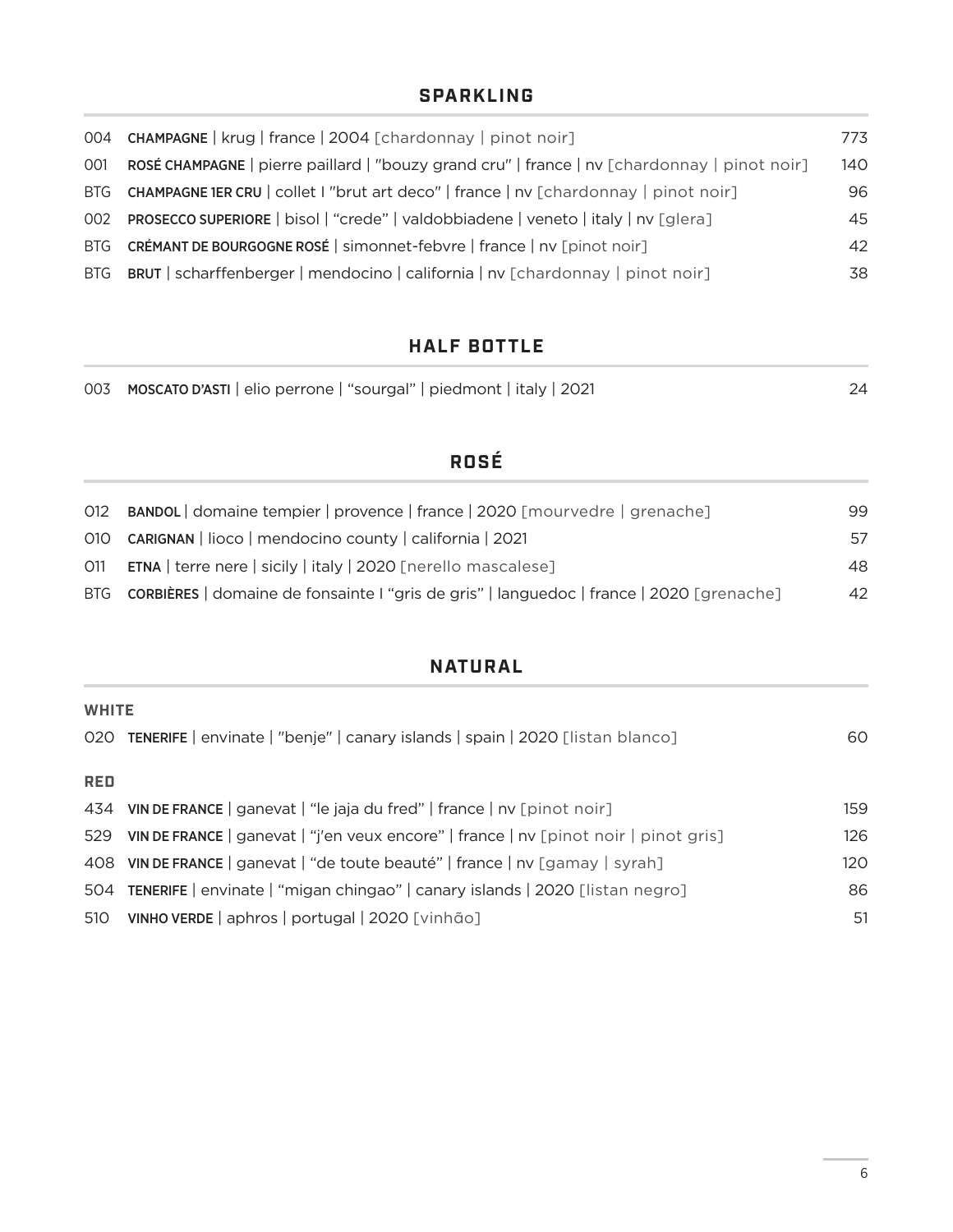## **UNITED STATES**

|              | <b>CHARDONNAY</b>                                                                              |     |
|--------------|------------------------------------------------------------------------------------------------|-----|
| 112          | CERITAS   "charles heintz vineyard"   sonoma coast   california   2019                         | 144 |
| 114          | DUMOL   "wester reach"   russian river valley   california   2019                              | 141 |
| 117          | TAN FRUIT   "dux vineyard"   dundee hills   willamette valley   oregon   2019                  | 130 |
| 101          | DEHLINGER   russian river valley   california   2018                                           | 105 |
| 102          | WALTER SCOTT   "cuvée anne"   willamette valley   oregon   2017                                | 100 |
| 103          | HANZELL   "sebella"   sonoma county   calfornia   2019                                         | 86  |
| 113          | ANCIENT OAK   russian river valley   california   2018                                         | 78  |
| 104          | MATTHIASSON   "linda lista vineyard"   napa valley   california   2019                         | 70  |
| 100          | HARTFORD COURT   russian river valley   california   2019                                      | 68  |
| 115          | EYRIE   dundee hills   willamette valley   oregon   2019                                       | 64  |
| <b>BTG</b>   | SANDHI   central coast   california   2020                                                     | 48  |
|              | <b>USA WHITE</b>                                                                               |     |
| 031          | BLEND   massican   "annia"   napa valley   california   2020 [tocai friulano   ribolla gialla] | 83  |
| <b>SPAIN</b> |                                                                                                |     |
| 075          | TREIXADURA   mein   ribeiro   2019                                                             | 103 |
|              | 070 GODELLO   raúl pérez   "ultreia"   bierzo   2020                                           | 63  |
| 071          | ALBARIÑO   fefiñanes   rías baixas   2020                                                      | 48  |
|              | <b>GERMANY</b>                                                                                 |     |
|              | 050 RIESLING   st. urbans-hof   "saarfeilser"   saar   germany   2015                          | 59  |
|              | <b>ITALY &amp; GREECE</b>                                                                      |     |
| 013          | VENETO   quintarelli   "ca' del merlo"   italy   2019 [garganega   trebbiano]                  | 123 |
| 062          | SANTORINI   domaine sigalas   "a/m"   greece   2020 [assyrtiko   monemvasia]                   | 65  |
| 061          | ROERO   bruno giacosa   piedmont   italy   2020 [arneis]                                       | 63  |
| 060          | SOAVE CLASSICO   prá   "staforte"   veneto   italy   2018 [garganega]                          | 57  |
| <b>BTG</b>   | VERDICCHIO DI MATELICA   monacesca   marche   italy   2020                                     | 42  |
|              | BTG LUGANA   roveglia   "limne"   veneto   italy   2020 [trebbiano]                            | 42  |
|              | BTG PINOT GRIGIO   zemmer   alto adige   italy   2020                                          | 36  |
|              |                                                                                                |     |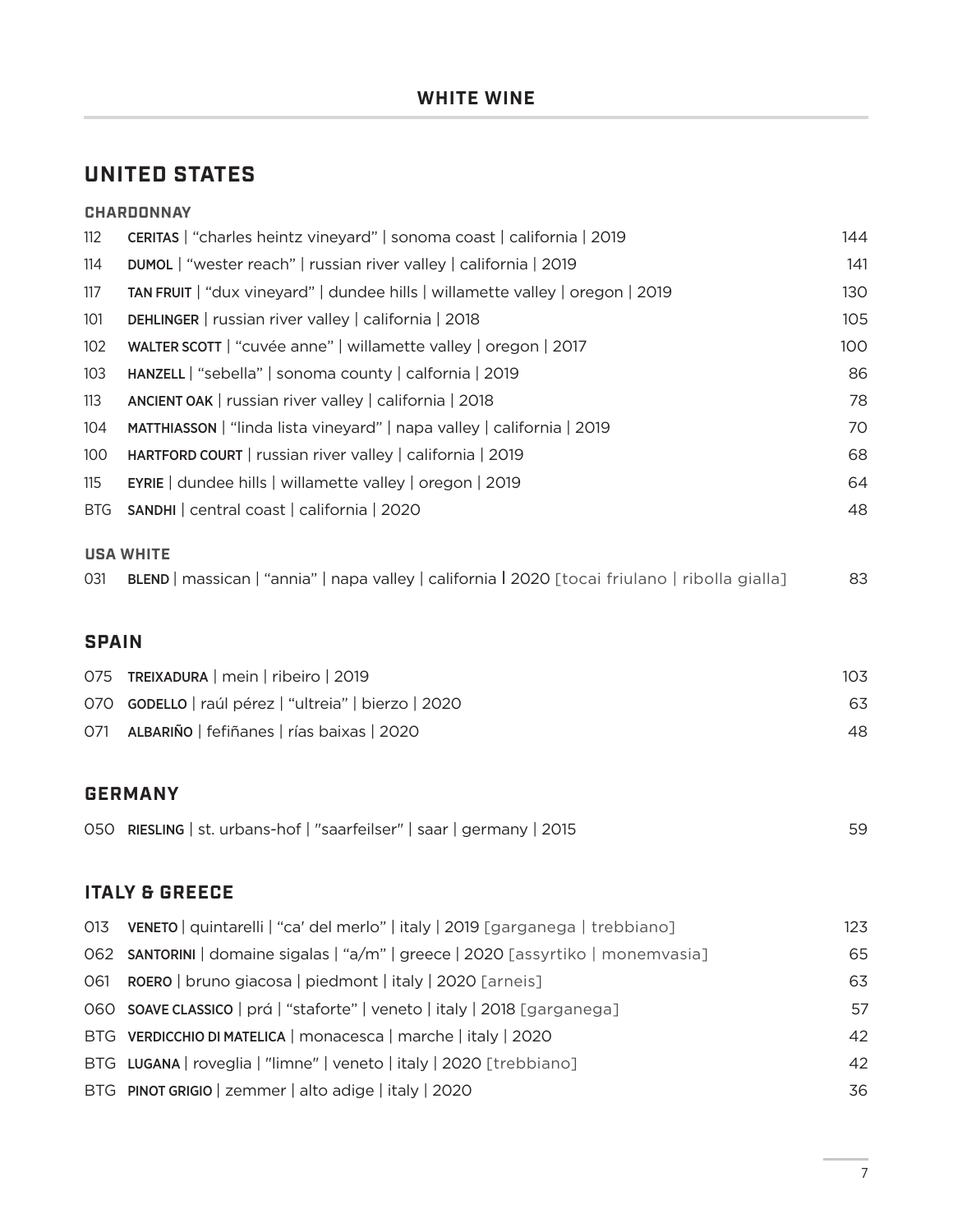#### **NEW ZEALAND**

#### **FRANCE**

|               | <b>BURGUNDY</b> [chardonnay]                                                             |     |
|---------------|------------------------------------------------------------------------------------------|-----|
| 121           | PULIGNY-MONTRACHET 1ER CRU   françois carillon   "les perrières   2019                   | 335 |
| 111           | CHASSAGNE-MONTRACHET 1ER CRU   jean-marc morey   "les caillerets"   2013                 | 232 |
| 124           | MEURSAULT-BLAGNY 1ER CRU   thierry et pascale matrot   2019                              | 204 |
| 109           | PULIGNY-MONTRACHET   françois carillon   "le clos du vieux château"   2019               | 190 |
| 125           | PERNAND-VERGELESSES 1ER CRU   domaine rapet   "sous frétille"   2019                     | 154 |
| 110           | CHABLIS   daniel-etienne defaix   "vieilles vignes"   2018                               | 87  |
| 123           | POUILLY-FUISSÉ   domaine cheveau   "vers cras"   2018                                    | 87  |
| 128           | MERCUREY   château d'etroyes   "les ormeaux"   2018                                      | 80  |
| 122           | BOURGOGNE   françois carillon   2019                                                     | 54  |
| 021           | BOURGOGNE ALIGOTE   henri prudhon   2018                                                 | 52  |
| 116           | MÂCON-VILLAGES   henri perrusset   2019                                                  | 51  |
|               | <b>LOIRE VALLEY</b>                                                                      |     |
| 033           | POUILLY FUMÉ   marc deschamps   "les vignes de berge"   2019 [sauvignon blanc]           | 63  |
| 126           | MUSCADET SÈVRE ET MAINE   pépière   "monnières-saint fiacre"   2019 [melon de bourgogne] | 60  |
|               | <b>RHONE VALLEY &amp; PROVENCE</b>                                                       |     |
| 120           | <b>CONDRIEU</b>   lionel faury   rhone valley   2019 [viognier]                          | 132 |
| 073           | BANDOL domaine tempier   provence   2020 [clairette   ugni blanc]                        | 111 |
|               | 040 CASSIS   clos ste magdeleine   provence   2020 [marsanne   ugni blanc]               | 81  |
| <b>SAVOI</b>  |                                                                                          |     |
|               | BTG JACQUÈRE   quenard   chignin   2021                                                  | 42  |
| <b>ALSACE</b> |                                                                                          |     |
|               | 032 RIESLING   boxler   "grand cru - sommerberg eckberg"   2015                          | 180 |
|               | <b>BORDEAUX</b>                                                                          |     |
|               | BTG SAUVIGNON BLANC   château guiraud   2020                                             | 42  |
|               |                                                                                          |     |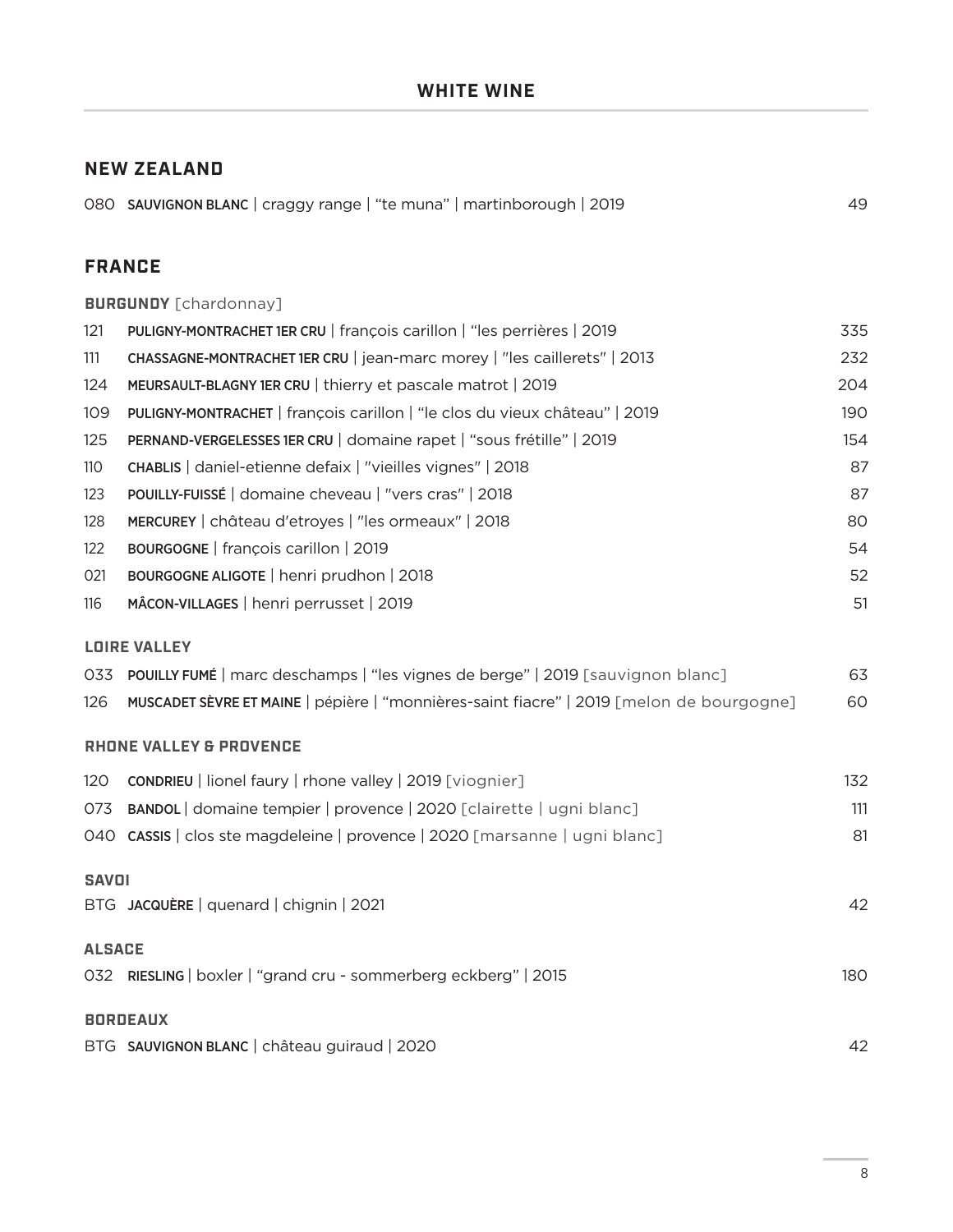### **UNITED STATES**

|            | <b>PINOT NOIR</b>                                                            |     |
|------------|------------------------------------------------------------------------------|-----|
| 301        | MORLET   "joli coeur"   fort ross-seaview   sonoma coast   california   2018 | 294 |
| 305        | BERGSTRÖM   "silice"   chehalem mountains   oregon   2017                    | 225 |
| 306        | <b>DUMOL</b>   "wester reach"   russian river valley   california   2019     | 171 |
| 303        | FERREN   sonoma coast   california   2018                                    | 169 |
| 304        | HIRSCH   "san andreas fault"   sonoma coast   california   2019              | 142 |
| 307        | ARNOT-ROBERTS   "manchester ridge vineyard"   mendocino   california   2020  | 132 |
| 308        | EYRIE   "sisters"   dundee hills   oregon   2017                             | 112 |
| 302        | PATRICIA GREEN   "volcanic"   dundee hills   oregon   2019                   | 90  |
| 313        | SANDHI   sta. rita hills   california   2020                                 | 82  |
| 311        | ARTERBERRY MARESH   dundee hills   oregon   2019                             | 69  |
| 312        | FAILLA   sonoma coast   california   2019                                    | 63  |
| <b>BTG</b> | ADELSHEIM   "breaking ground"   chehalem mountains   oregon   2015           | 60  |
| 309        | LIOCO   mendocino   california   2019                                        | 56  |
|            | <b>CABERNET SAUVIGNON</b>                                                    |     |
| 350        | LOKOYA   mount veeder   california   2016                                    | 900 |
| 346        | CARDINALE   napa valley   california   2017                                  | 615 |
| 356        | CAYMUS   "special selection"   napa valley   california   2017               | 495 |
| 347        | QUILCEDA CREEK   columbia valley   washington   2015                         | 488 |
| 351        | CHÂTEAU MONTELENA   calistoga   california   2007                            | 438 |
| 349        | CADE   howell mountain   california   2018                                   | 269 |
| 345        | <b>CORISON</b>   st. helena   california   2017                              | 219 |
| 352        | CAYMUS   napa valley   california   2020                                     | 199 |
| 354        | GROTH   oakville   california   2016                                         | 158 |
| 355        | MATTHIASSON   napa valley   california   2017                                | 142 |
| 353        | CLOS DU VAL   napa valley   california   2019                                | 102 |
| 343        | PAUL HOBBS   "crossbarn"   sonoma county   california   2018                 | 75  |
| 341        | SINNEAN   columbia valley   washington   2017                                | 70  |
| <b>BTG</b> | AUSTIN HOPE   paso robles   california   2019                                | 66  |
| 342        | BREA   "margarita vineyard"   paso robles   california   2020                | 57  |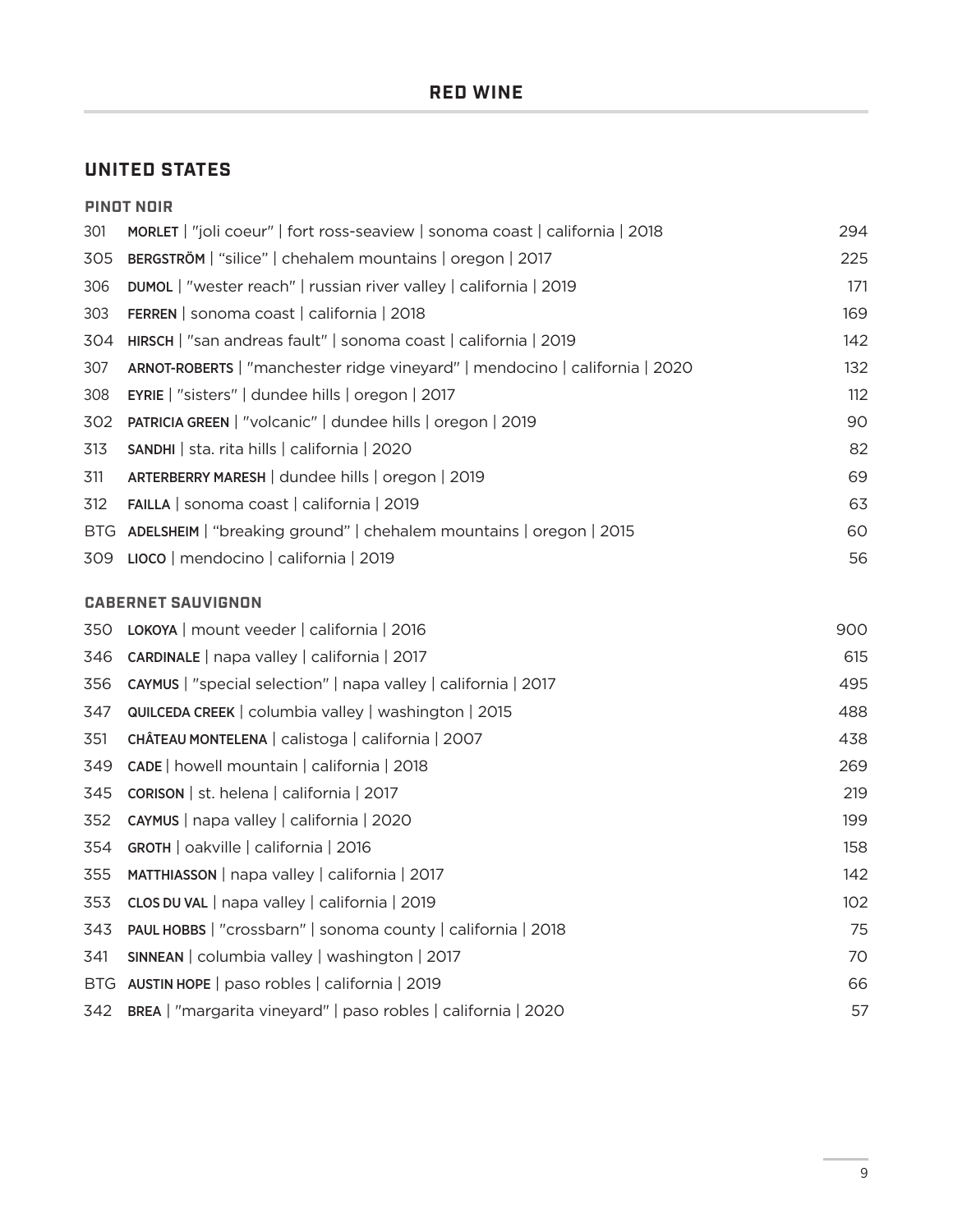### **UNITED STATES [CONT.]**

#### **ZINFANDEL | SYRAH | PETITE SIRAH**

| 315 SYRAH   failla   fort ross-seaview   calfornia   2018                | 151   |
|--------------------------------------------------------------------------|-------|
| 330 ZINFANDEL   limerick lane   russian river valley   california   2019 | 81    |
| 323 PETITE SIRAH   caymus   suisun valley   calfornia   2019             | 75    |
| 324 SYRAH   stolpman   ballard canyon   calfornia   2018                 | 66    |
| <b>MERLOT &amp; CABERNET FRANC</b>                                       |       |
| 270 MFDLOT movecames mt veeder oplifernia 2016                           | 1 1 1 |

| 339 MERLOT   mayacamas   mt. veeder   california   2016                               | 141 |
|---------------------------------------------------------------------------------------|-----|
| 344 CABERNET FRANC   i. brand & family   "bayly ranch"   paicines   california   2018 | 74  |
| 361 MERLOT   sinnean   "phinny hill vineyard"   columbia valley   washington   2017   | 70  |

#### **SPAIN & PORTUGAL**

|     | 503 DOURO   luis seabra   "mono c"   portugal   2018 [castelão]                            | 114 |
|-----|--------------------------------------------------------------------------------------------|-----|
| 531 | RIOJA RESERVA   lopez de heredia   "viña tondonia"   spain   2009 [tempranillo   grenache] | 112 |
|     | 075 RIBEIRO   mein   spain   2019 [caiño longo]                                            | 90  |
|     | 502 MONTSANT   finca l'argatà   darmós   spain   2016 [grenache]                           | 73  |
|     | 505 GALICIA   daterra   "casas de enriba"   spain   2019 [mencia   godello]                | 66  |
|     | 506 PRIORAT   alvaro palacios   "camins"   spain   2020 [grenache   syrah]                 | 60  |
| 501 | RIOJA CRIANZA   lopez de heredia   "viña cubillo"   spain   2013 [tempranillo   grenache]  | 58  |
| 456 | RIBEIRA SACRA   guímaro   "camiño real"   spain   2018 [mencia]                            | 54  |
| 511 | MONTSANT   joan d'anguera   "altaroses"   spain   2017 [grenache]                          | 47  |
|     | BTG BIERZO   raúl pérez   "ultreia saint jacques"   spain   2018 [mencia]                  | 40  |

#### **ARGENTINA & CHILE**

| 486 MALBEC   zuccardi   "concreto"   paraje altamira   argentina   2019 | 84 |
|-------------------------------------------------------------------------|----|
| 410 PINOT NOIR   clos de fous   "subsollum"   chile   2017              | 40 |
| BTG MALBEC   maipe   "reserve"   gualtallary   argentina   2020         | 32 |

## **AUSTRALIA & SOUTH AFRICA**

| 530 PINOT NOIR   storm   "vrede"   hemel-en-aarde valley   south africa   2016      |    |
|-------------------------------------------------------------------------------------|----|
| 362 SHIRAZ   torbreck   "woodcutter's"   barossa valley   australia   2020          | 55 |
| BTG CABERNET SAUVIGNON   vasse felix   "filius"   margaret river   australia   2019 | 48 |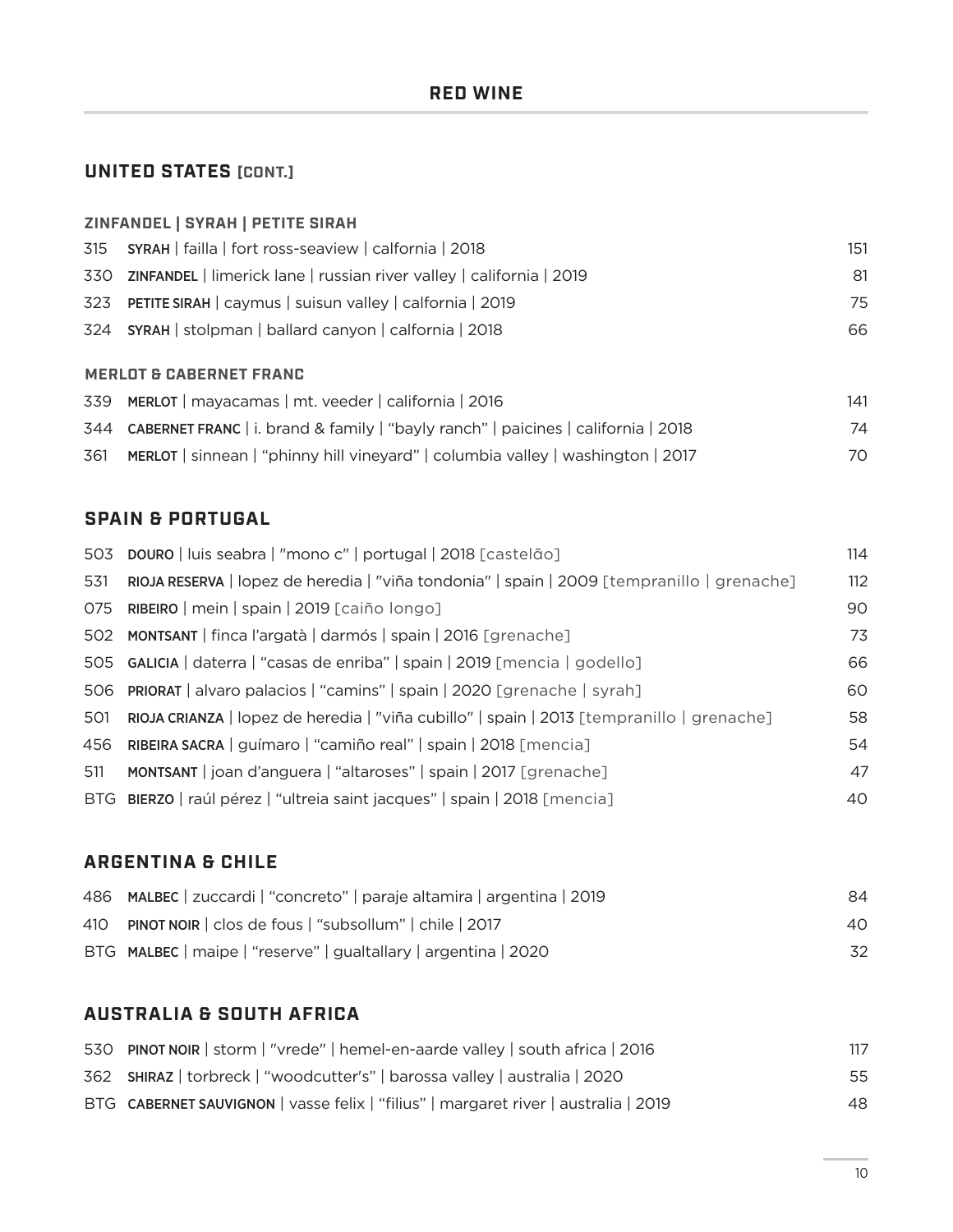#### **FRANCE**

|     | <b>BURGUNDY</b> [pinot noir]                                                      |     |
|-----|-----------------------------------------------------------------------------------|-----|
| 403 | NUITS-SAINT-GEORGES 1ER CRU   domaine chevillon   "les chaignots"   2018          | 387 |
| 322 | VOSNE ROMANÉE   thibault liger-belair   "aux réas   2016                          | 272 |
| 405 | NUITS-SAINT-GEORGES   domaine jean grivot   "les charmois"   2019                 | 216 |
| 457 | GEVREY-CHAMBERTIN   domaine harmand-geoffroy   2017                               | 174 |
| 454 | BOURGOGNE PASSETOUTGRAIN   domaine chevillon   2018 [pinot noir   gamay]          | 96  |
| 406 | SAVIGNY-LES-BEAUNE   frédéric esmonin   2020                                      | 62  |
|     | <b>BEAUJOLAIS</b> [gamay]                                                         |     |
| 475 | FLEURIE   jean foillard   2019                                                    | 126 |
| 458 | MORGON   marcel lapierre   2020                                                   | 90  |
|     | 409 BROUILLY   alex foillard   2018                                               | 75  |
| 422 | BEAUJOLAIS-VILLAGES   jean foillard   2018                                        | 63  |
|     | <b>BORDEAUX &amp; SOUTHWEST</b>                                                   |     |
| 430 | PAUILLAC   château chantecler   bordeaux   2017 [cabernet sauvignon   merlot]     | 240 |
| 431 | MARGAUX   château la tour de mons   bordeaux   2016 [cabernet sauvignon   merlot] | 83  |
|     | 432 CAHORS   clos la coutale   southwest   2019 [malbec   merlot]                 | 40  |
|     | <b>RHÔNE VALLEY</b>                                                               |     |
| 453 | CHÂTEAUNEUF-DU-PAPE   domaine de marcoux   2018 [grenache   syrah]                | 185 |
| 449 | CÔTE-RÔTIE   e. guigal   "brune et blonde de guigal"   2018 [syrah]               | 180 |
| 455 | GIGONDAS   domaine saint-damien   "les sauteyrades"   2019 [grenache   mourvèdre] | 82  |
| 450 | SAINT JOSEPH   lionel faury   2019 [syrah]                                        | 78  |
| 451 | CÔTES DU RHÔNE   domaine de marcoux   2018 [grenache   syrah]                     | 55  |
|     | BTG VAUCLUSE   vieux télégraphe   "le pigeoulet"   2019 [grenache   syrah]        | 42  |
|     | <b>LANGUEDOC &amp; PROVENCE</b>                                                   |     |
| 358 | BANDOL domaine tempier   2018 [mourvèdre]                                         | 146 |
| 460 | MINERVOIS   domaine de courbissac   "les traverses"   2016 [grenache   syrah]     | 43  |
|     | <b>LOIRE VALLEY</b> [cabernet franc]                                              |     |
|     | 433 CHINON   domaine de pallus   "messanges"   2019                               | 45  |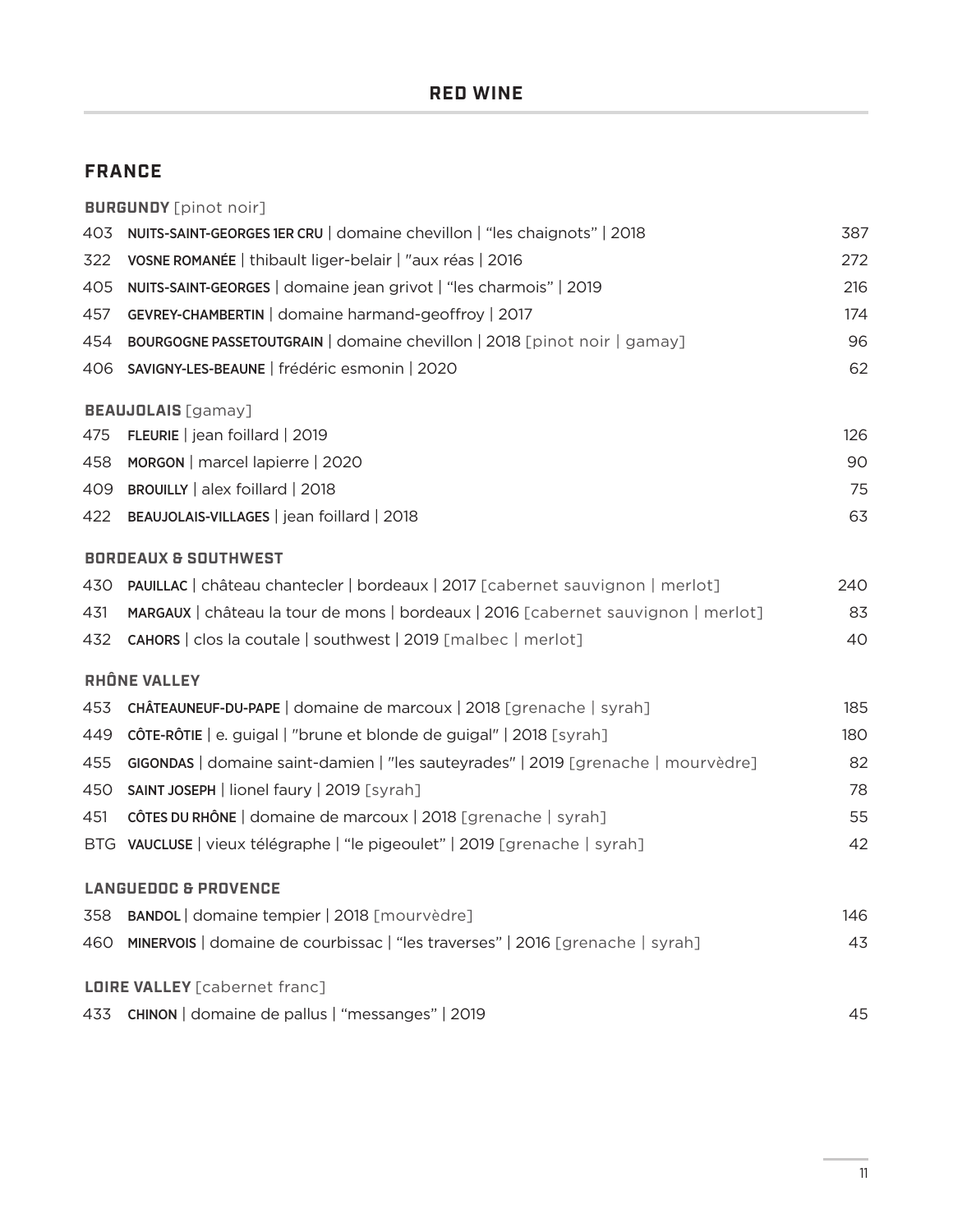### **ITALY**

|                | <b>PIEDMONT</b>                                                         |     |
|----------------|-------------------------------------------------------------------------|-----|
| 465            | BAROLO   oddero   "villero"   2017 [nebbiolo]                           | 192 |
| 484            | BARBERA D'ALBA SUPERIORE   g.d. vajra   2020                            | 78  |
|                | 483 LANGHE   luigi oddero   2018 [nebbiolo]                             | 66  |
|                | <b>LOMBARDY</b>                                                         |     |
|                | 435 VALTELLINA   arpepe   "sassella stella retica"   2015 [nebbiolo]    | 105 |
|                | <b>VENETO</b> [corvina blends]                                          |     |
| 364            | VENETO   quintarelli   "rosso del bepi"   2010                          | 435 |
| 363            | VALPOLICELLA SUPERIORE   dal forno romano   2012                        | 227 |
| 482            | VENETO   quintarelli   "primofiore"   2019                              | 167 |
| 492            | AMARONE DELLA VALPOLICELLA CLASSICO   zenato   2017                     | 135 |
| 476            | VERONESE   allegrini   "la grola"   2017                                | 71  |
| <b>TUSCANY</b> |                                                                         |     |
| 481            | BRUNELLO DI MONTALCINO   poggio di sotto   2017 [sangiovese]            | 612 |
| 436            | TOSCANA   isole e olena   "cepparello"   2017 [sangiovese]              | 186 |
| 331            | CABERNET SAUVIGNON   isole e olena   2015                               | 171 |
| 452            | BRUNELLO DI MONTALCINO   uccelliera   2014 [sangiovese]                 | 156 |
| 493            | CHIANTI RUFINA RISERVA   selvapiana   "bucerchiale"   2017 [sangiovese] | 73  |
| 466            | ROSSO DI MONTALCINO   altesino   2019 [sangiovese]                      | 60  |
|                | BTG CHIANTI CLASSICO   geggiano   2016 [sangiovese]                     | 42  |
| <b>SICILY</b>  |                                                                         |     |
|                | 485 ETNA ROSSO   terre nere   "san lorenzo"   2019 [nerello mascalese]  | 126 |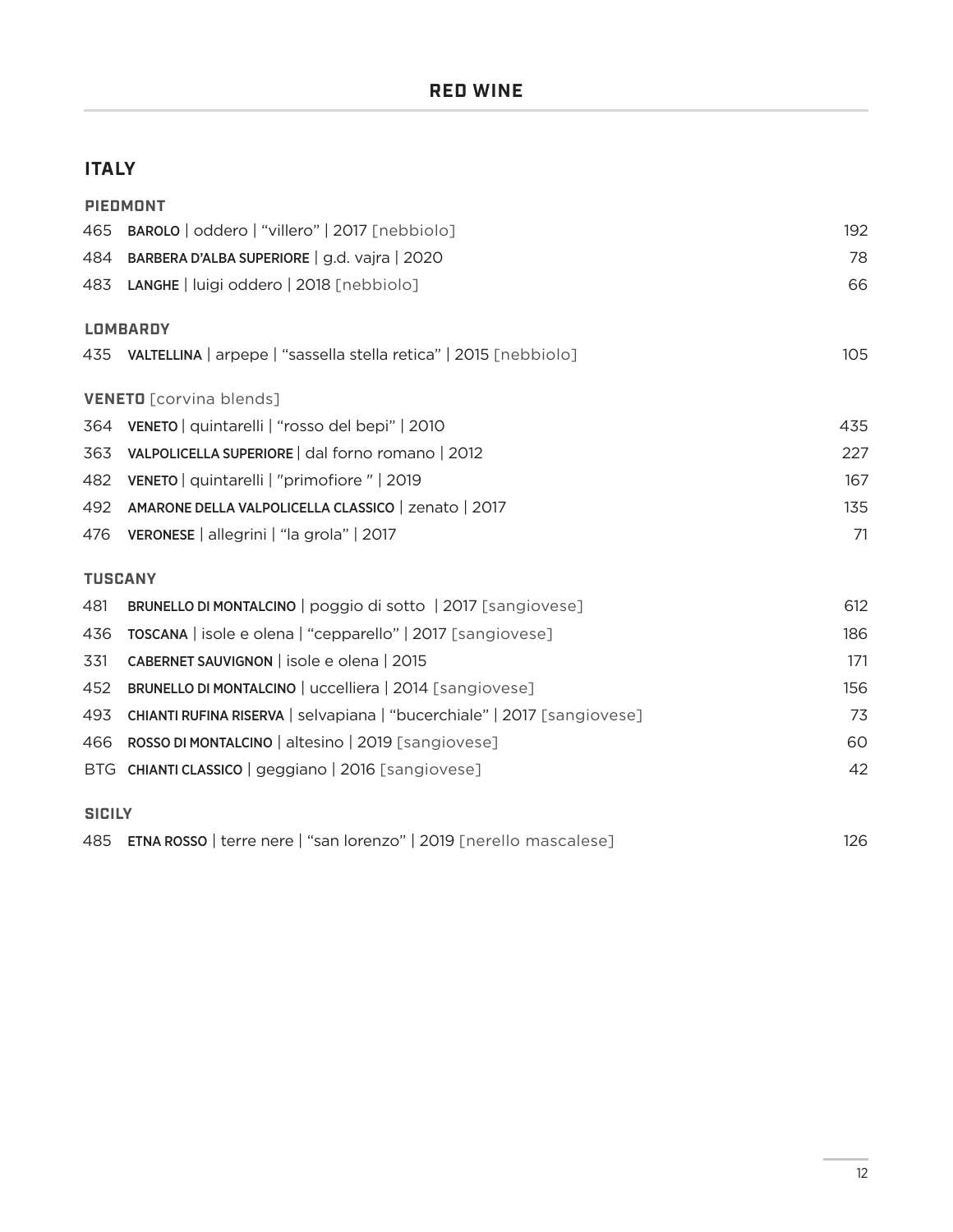### **VODKA**

| $CHOPIN  $ poland                   | 8  |
|-------------------------------------|----|
| GREY GOOSE   france                 | 9  |
| <b>KETEL ONE   netherlands</b>      | 8  |
| $TITOS$   texas                     | 6  |
| MCCLINTOCK   "epiphany"   frederick | ิค |

### **GIN**

| HENDRICKS   scotland                       | 9  |
|--------------------------------------------|----|
| HAYMANS   england                          | 5  |
| MCCLINTOCK   "forager"   frederick         | 9  |
| MCCLINTOCK   "reserve"   frederick [oaked] | 13 |
| PLYMOUTH   england                         | 8  |
| TANQUERAY   "ten"   england                | 10 |

#### **TEQUILA**

| ARETTE   blanco        | 5  |
|------------------------|----|
| FORTALEZA   blanco     | 12 |
| ARETTE   reposado      | 5  |
| CODIGO 1530   reposado | 16 |
| CLASE AZUL   reposado  | 28 |
| CASA NOBLE   anejo     | 14 |

## **MEZCAL | RAICILLA | SOTOL**

| DEL MAGUEY   espadin   "chichicapa"   oaxaca      | 15 |
|---------------------------------------------------|----|
| DERRUMBES   durangensis   durango                 | 14 |
| FIDENCIO   tepextate   oaxaca                     | 19 |
| LA VENENOSA   cenizo gigante   jalisco [raicilla] | 19 |
| PAL'ALMA   cupreata   michoacán                   | 27 |
| PAL'ALMA   espadilla   puebla                     | 23 |
| PELOTON DE LA MUERTE   espadin   oaxaca           | 8  |
| TEPÚA   lechuguilla   sonora                      | 22 |
| TEPÚA   palmilla   sonora [sotol]                 | 18 |

### **RUM**

| BANKS   "5 island blend"       | 8 |
|--------------------------------|---|
| EL DORADO $ 3$ yr. $ $ guyana  | 5 |
| EL DORADO   $8$ yr.   guyana   | 6 |
| NOVO FOGO   "cachaça"   brazil | q |

## **COGNAC**

| MAISON ROUGE   V.S.                      |    |
|------------------------------------------|----|
| <b>PARK</b> $\vert$ x.o. $\vert$ "extra" | 39 |

## **CORDIAL**

| 13 |
|----|
| 13 |
| 26 |
| 26 |
|    |